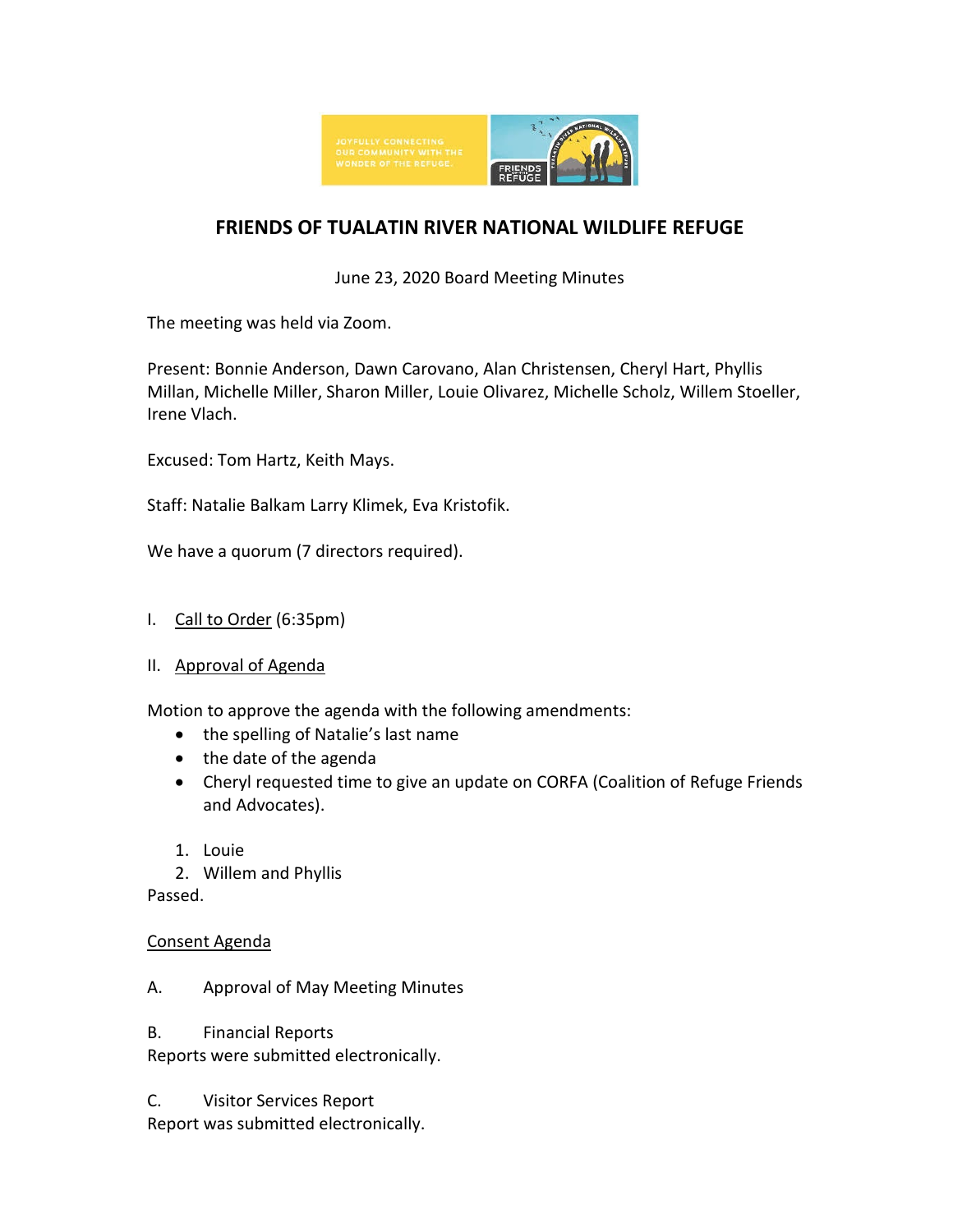D. Photo Society Report Report was submitted electronically.

E. Restoration Report Report was submitted electronically.

F. Membership Committee Report No report.

G. Any additions / supplements to reports

Motion to approve the Consent Agenda and the reports: 1. Willem 2. Dawn and Cheryl Passed.

### III. Business

- A. Information
- 1. Friends Staff update: Natalie Balkam

FOR received a grant for \$8,000 from Friends of Ridgefield for outreach to black and brown children through ELSO (Experience Life Science Outdoors).

- .
- 2. Refuge Update: Larry / Eva

USFWS is authorized to start reopening the Refuge in phases. Some staff and some volunteers will be allowed on the Refuge. Half the parking lot will be available to the public. The Visitor Center, the Admin building and the restrooms will continue to be closed to the public. However, porta potties will be set up. Trail rovers will be allowed in limited numbers. USFWS will provide PPE both for staff and volunteers. Staff is given the option of continuing to telework.

Chicken creek restoration will not be completed this year. The bridges will be installed only in 2021.

The Wapato Lake opening and celebration has been rescheduled to April 10, 2021. The Refuge will probably be open for public use on Nov. 1.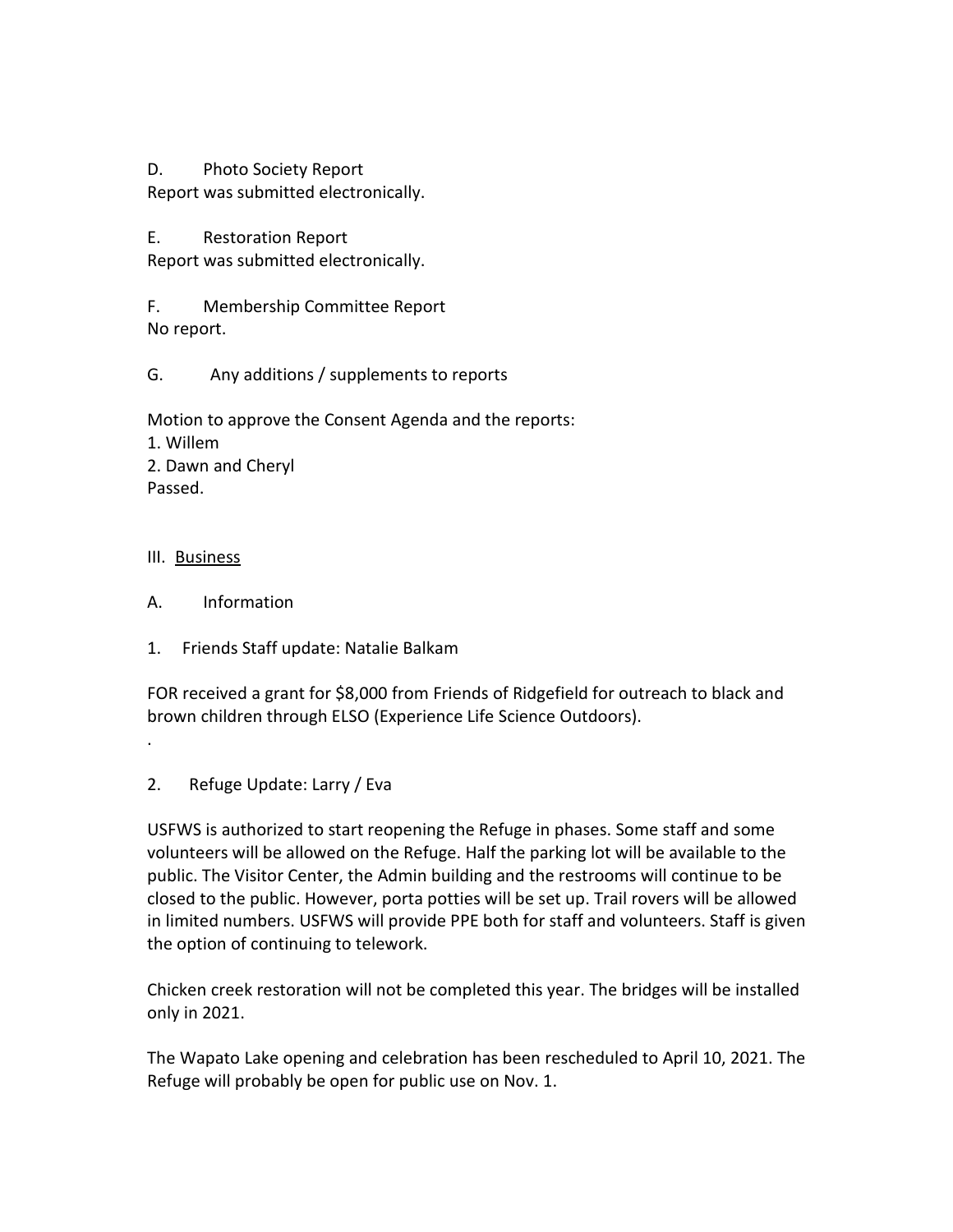The Park Rangers job announcements should be posted later this week or next week.

#### 3. 2020-2021 Budget: Willem

Willem provided a timeline for the budget to be approved before the Annual Meeting.

4. Letter of Support for VS to Kevin Foerster

Sept. 30 marks the end of our 5 year work agreement with USFWS, including funding for staff for the VC. The HR committee expressed concerns with respect to the continuity from FOR staff to Refuge staff. Bonnie will draft a letter to Kevin Foerster (Assistant Regional Director), advocating for \$50,000 to extend our staff time by a few months.

- B. Discussion/Vote:
- 1. Follow up on Grants Intel, TREE, Sherwood, WCVA: Bonnie

Intel: the grant application was submitted. Intel has already approved the delay for the completion of Chicken creek.

TREE: we have to request an extension because of the delay in the completion of the Chicken creek restoration project.

City of Sherwood: the funds will become available in July.

WCVA: the grant was approved, including the amendment for a gravel trail.

O'Brien Prize: the application was submitted on June 15.

2. DEI and Vision Statement: Alan

Some amendments were suggested to the draft statement prepared by a number of board members.

The statement will be posted on our website, on social media and well as in the newsletter.

Michelle M. made a motion to accept the statement as read, with the discussed and agreed upon amendments.

Second: Willem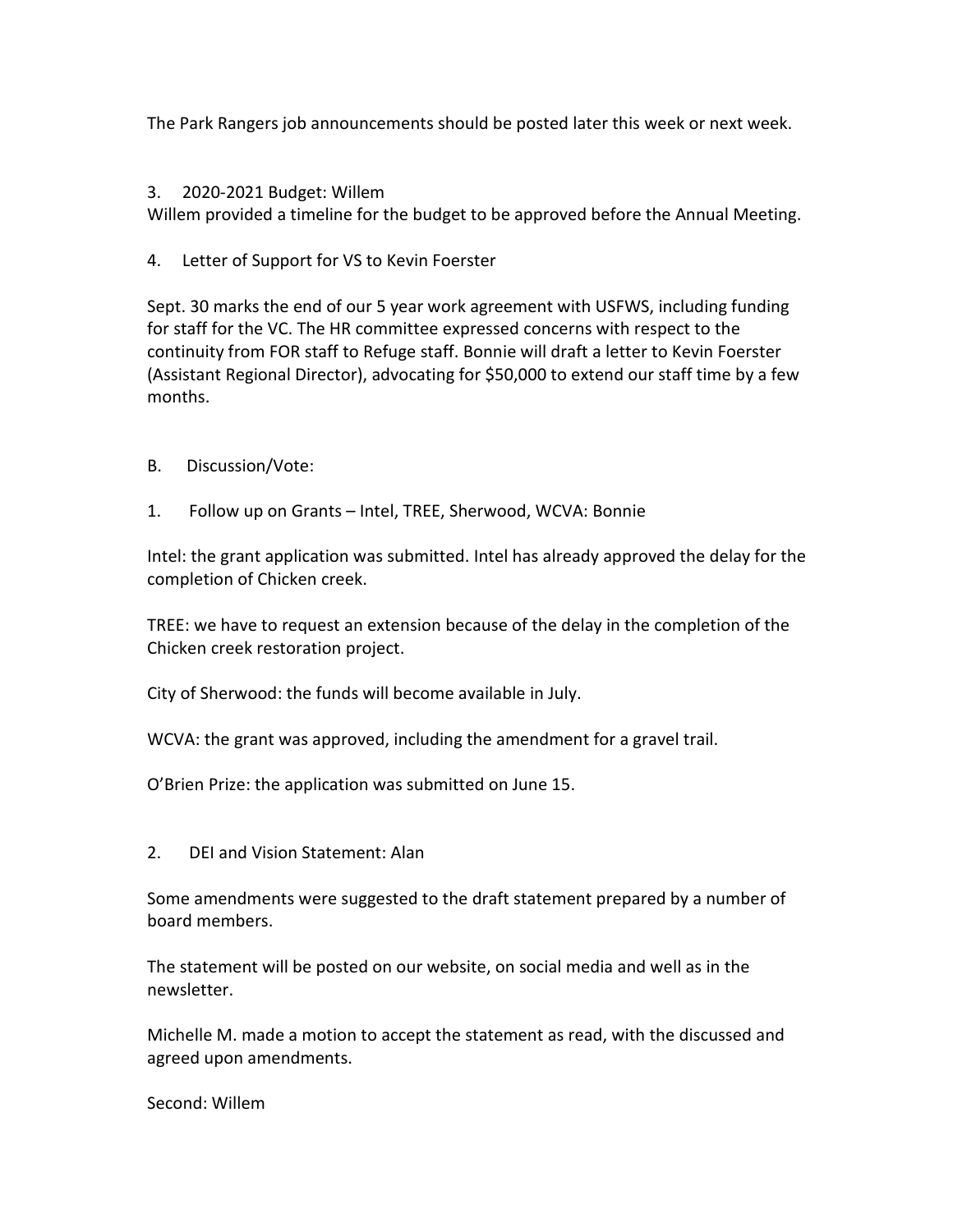Passed.

#### Friends' HR update: Bonnie

Jenna now works full time for the Friends; Natalie was granted a 12 weeks leave of absence to work for USFWS during that time.

3. Follow up on Background Checks and Out of State Donations: Willem

At this point, except for some key positions (officers or the board, volunteers working with children) there is no need to do background checks. The Governance committee is charged to make a policy recommendation with respect to background checks.

The board agreed that there currently is no need to make any changes with respect to out of state donations.

4. Letter of Support for Tualatin River Boat Launch Grant

FOR is going to send a letter to Martin McKnight, Acting Parks Manager, City of Tigard, in support of a proposed boat launch next to the Dennis Unit.

5. Update on Wapato Lake NWR and Chicken Creek Public Celebration: Larry

See above.

6. Location of July Meeting

If the Covid situation allows, the July board meeting will be held outdoors at the Dennis unit.

7. Cheryl: cooperative agreement

The National Wildlife Refuge Associate and the Coalition of Refuge Friends and Advocates (CORFA) have entered an MOU. Both organizations provide information and support to Friends groups and they now have a formal agreement to work together to provide those resources.

8. Open session for new topics or further discussion

Phyllis requested that at the next board meeting we vote on the decision to change our name to include Wapato Lake, after discussion of required actions and their financial impact.